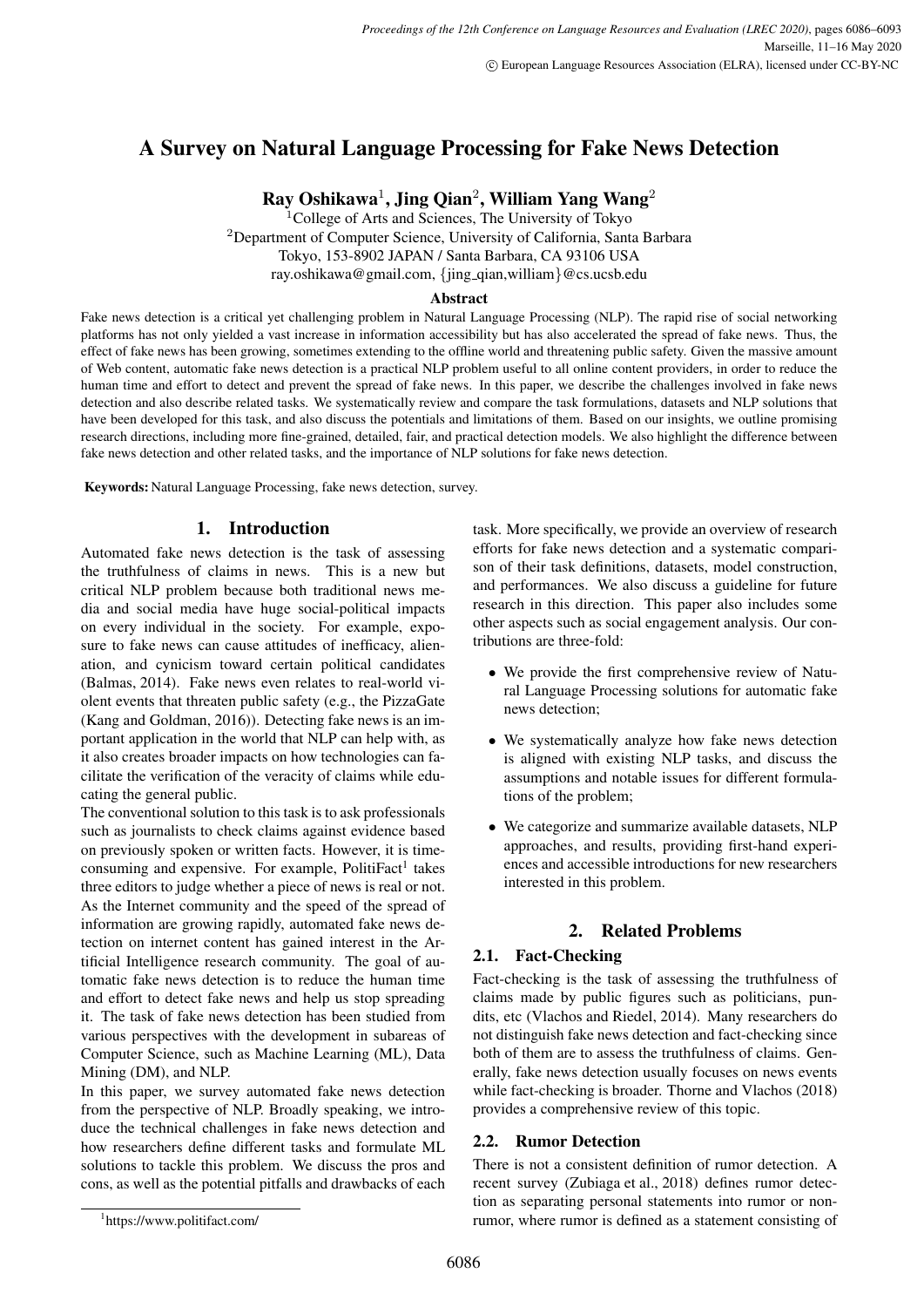| <b>Name</b>         | <b>Main Input</b> | Data Size  | Label                | <b>Annotation</b>    |
|---------------------|-------------------|------------|----------------------|----------------------|
| <b>LIAR</b>         | short claim       | 12,836     | six-grade            | editors, journalists |
| <b>FEVER</b>        | short claim       | 185,445    | three-grade          | trained annotators   |
| <b>BUZZFEEDNEWS</b> | FB post           | 2,282      | four-grade           | journalists          |
| <b>BUZZFACE</b>     | FB post           | 2,263      | four-grade           | journalists          |
| SOME-LIKE-IT-HOAX   | FB post           | 15,500     | hoaxes or non-hoaxes | none                 |
| <b>PHEME</b>        | Tweet             | 330        | true or false        | journalists          |
| <b>CREDBANK</b>     | Tweet             | 60 million | 30-element vector    | workers              |
| <b>FAKENEWSNET</b>  | article           | 23,921     | fake or real         | editors              |
| <b>BS DETECTOR</b>  | article           |            | 10 different types   | none                 |

Table 1: A Summary of Various Fake News Detection Related Datasets. *FB: FaceBook.*

| <b>Attributes</b>                       | Value                                                                |
|-----------------------------------------|----------------------------------------------------------------------|
| ID of the statement                     | 11972                                                                |
| Label                                   | True                                                                 |
| Statement                               | Building a wall on the U.S.-Mexico border will take literally years. |
| Subject(s)                              | Immigration                                                          |
| Speaker                                 | <b>Rick Perry</b>                                                    |
| Speaker's job title                     | Governor of Texas                                                    |
| Party affiliation                       | Republican                                                           |
| <b>Total Credibility History Counts</b> | 30, 30, 42, 23, 18                                                   |
| Context                                 | Radio Interview                                                      |

Table 2: An Example Entry from LIAR. The ordered total credibility history counts are *{*barely true, false, half true, mostly true, pants on fire*}*, note that the history counts only include the history for inaccurate statements.

unverified pieces of information at the time of posting. In other words, rumor must contain information that can be verified rather than subjective opinions or feelings.

### 2.3. Stance Detection

Stance detection is the task of assessing what side of debate an author is on from text. It is different from fake news detection in that it is not for veracity but consistency. Stance detection can be a subtask of fake news detection since it can be applied to searching documents for evidence (Ferreira and Vlachos, 2016). PHEME, one of the fakenews datasets has tweets related to news, capturing the behavior of users who trust or untrust.

# 2.4. Sentiment Analysis

Sentiment analysis is the task of extracting emotions, such as customers' favorable or unfavorable impression of a restaurant. Different from rumor detection and fake news detection, sentiment analysis is not to do an objective verification of claim but to analyze personal emotions.

# 3. Task Formulations

In Section 2., we compared related problems with fake news detection to define the scope of this survey. In this survey, The general goal of fake news detection is to identify fake news, defined as the false stories that appear to be news, including rumors judged as information that can be verified in rumor detection. Especially, we focus on fake news detection of text content. The input can be text ranging from short statements to entire articles. Inputs are

related to which dataset is used (see Section 4.), and additional information such as speakers' identity can be appended.

There are different types of labeling or scoring strategies for fake news detection. In most studies, fake news detection is formulated as a classification or regression problem, but the classification is more frequently used.

# 3.1. Classification

The most common way is to formulate the fake news detection as a binary classification problem. However, categorizing all the news into two classes (fake or real) is difficult because there are cases where the news is partially real and partially fake. To address this problem, adding additional classes is common practice. Mainly, a category for the news which is neither completely real nor completely fake, or, more than two degrees of truthfulness are set as additional classes. When using these datasets, the expected outputs are multi-class labels, and those labels are learned as independent labels with i.i.d assumptions (Rashkin et al., 2017; Wang, 2017).

One of the conditions for fake news classifiers to achieve good performances is to have sufficient labeled data. However, to obtain reliable labels requires a lot of time and labor. Therefore, semi/weakly-supervised and unsupervised methods are proposed (Rubin and Vashchilko, 2012; Bhattacharjee et al., 2017).

### 3.2. Regression

Fake news detection can also be formulated as a regression task, where the output is a numeric score of truthfulness.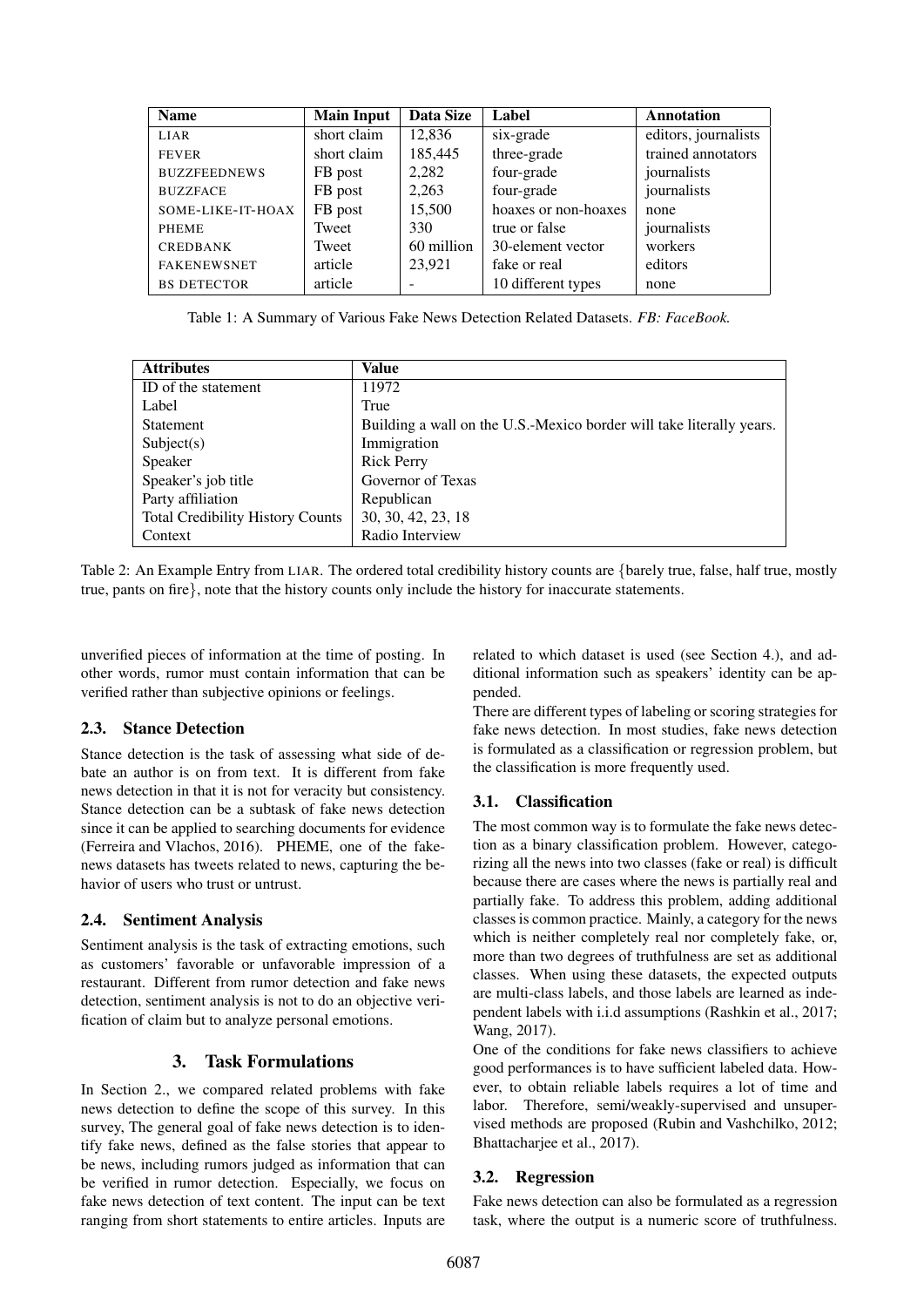This approach is used by Nakashole and Mitchell (2014). Usually, evaluation is done by calculating the difference between the predicted scores and the ground truth scores or using Pearson/Spearman Correlations. However, since the available datasets have discrete ground truth scores, the challenge here is how to convert the discrete labels to numeric scores.

### 4. Datasets

A significant challenge for automated fake news detection is the availability and quality of the datasets. We categorize public fake-news datasets into three categories: claims, entire articles, and Social Networking Services (SNS) data. Claims are one or a few sentences including information worth validating (there is a sample in Table 2), while entire articles are composed of many sentences related to each other constituting information as the whole. SNS data are similar to claims in length but featured by structured data of accounts and posts, including a lot of non-text data.

#### 4.1. Claims

POLITIFACT, CHANNEL4.COM<sup>2</sup>, and SNOPES<sup>3</sup> are three sources for manually labeled short claims in news, which is collected and labeled manually. Editors handpicked the claims from a variety of occasions such as debate, campaign, Facebook, Twitter, interviews, ads, etc. Many datasets are created based on these websites.

Vlachos and Riedel (2014) released the first public fake news detection dataset gathering data from POLITIFACT and CHANNEL4.COM. This dataset has 221 statements with the date it was made, the speaker and the URL, and the veracity label of a five-point scale. EMERGENT (Ferreira and Vlachos, 2016) is the early work of claimverification dataset too. It is for stance classification in the context of fact-checking, including claim with some documents for or against them. This dataset can improve factchecking in the condition that some articles related to the claim were given.

Vlachos includes only 221 claims and Emergent includes only 300 claims so that it was impractical to use them for machine learning based assessments. These days, datasets with many claims are published, which can use as an improved version of the first two.

A recent benchmark dataset for fake news detection is LIAR (Wang, 2017). This dataset collected data from Politifact as Vlachos and Riedel (2014), but includes 12,836 real-world short statements, and each statement is labeled with six-grade truthfulness. The information about the subjects, party, context, and speakers are also included in this dataset. For the datasets from Politifact articles, Rashkin et al. (2017) also published large datasets. They collect articles from PunditFact (Politifact's spin-off site) too.

Fever (Thorne et al., 2018) is a dataset providing related evidence for fact-checking. In this point, it is similar to EMERGENT. Fever contains 185,445 claims generated from Wikipedia data. Each statement is labeled as *Supported,*

*Refuted, or Not Enough Info*. They also marked which sentences from Wikipedia they use as evidence. Fever makes it possible to develop a system that can predict the truthfulness of a claim together with the evidence, even though the type of facts and evidence from Wikipedia may still exhibit some major stylistic differences from those in real-world political campaigns.

#### 4.2. Entire-Article Datasets

There are several datasets for fake news detection predicting whether the entire article is true or fake. For example, FAKENEWSNET (Shu et al., 2017a; Shu et al., 2017b; Shu et al., 2018) is an ongoing data collection project for fake news research. It consists of headlines and body texts of fake news articles based on BuzzFeed and PolitiFact. It also collects information about the social engagements of these articles from Twitter.

BS DETECTOR<sup>4</sup> is collected from a browser extension named BS Detector, indicating that its labels are the outputs of the BS Detector, not human annotators. BS Detector searches all links on a web page at issue for references to unreliable sources by checking against a manually compiled list of unreliable domains.

### 4.3. Posts On Social Networking Services

There are some datasets for fake news detection focusing on SNS, but they tend to have a limited set of topics and can be less related to news.

BUZZFEEDNEWS<sup>5</sup> collects 2,282 posts from 9 news agencies on Facebook. Each post is factchecked by 5 BuzzFeed journalists. The advantages of this dataset are that the articles are collected from both sides of left-leaning and right-leaning organizations. There are two enriched versions of BUZZFEEDNEWS: Potthast et al. (2017) enriched them by adding data such as the linked articles, and BUZ-ZFACE (Santia and Williams, 2018) extends the BuzzFeed dataset with the 1.6 million comments related to news articles on Facebook.

SOME-LIKE-IT-HOAX<sup>6</sup> (Tacchini et al., 2017) consists of 15,500 posts from 32 Facebook pages, that is, the public profile of organizations (14 conspiracy and 18 scientific organizations). This dataset is labeled based on the identity of the publisher instead of post-level annotations. A potential pitfall of such a dataset is that such kind of labeling strategies can result in machine learning models learning characteristics of each publisher, rather than that of the fake news.

PHEME (Zubiaga et al., 2016) and CREDBANK (Mitra and Gilbert, 2015) are two Twitter datasets. PHEME contains 330 twitter threads (a series of connected Tweets from one person) of nine newsworthy events, labeled as true or false. CREDBANK contains 60 million tweets covering 96 days, grouped into 1,049 events with a 30-dimensional vector of truthfulness labels. Each event was rated on a 5-point Likert scale of truthfulness by 30 human annotators. They concatenate 30 ratings as

<sup>&</sup>lt;sup>2</sup>https://www.channel4.com/news/factcheck/

<sup>3</sup> https://www.snopes.com/fact-check/

<sup>4</sup> https://github.com/bs-detector/bs-detector

<sup>5</sup> https://github.com/BuzzFeedNews/2016-10-facebook-factcheck

<sup>6</sup> https://github.com/gabll/some-like-it-hoax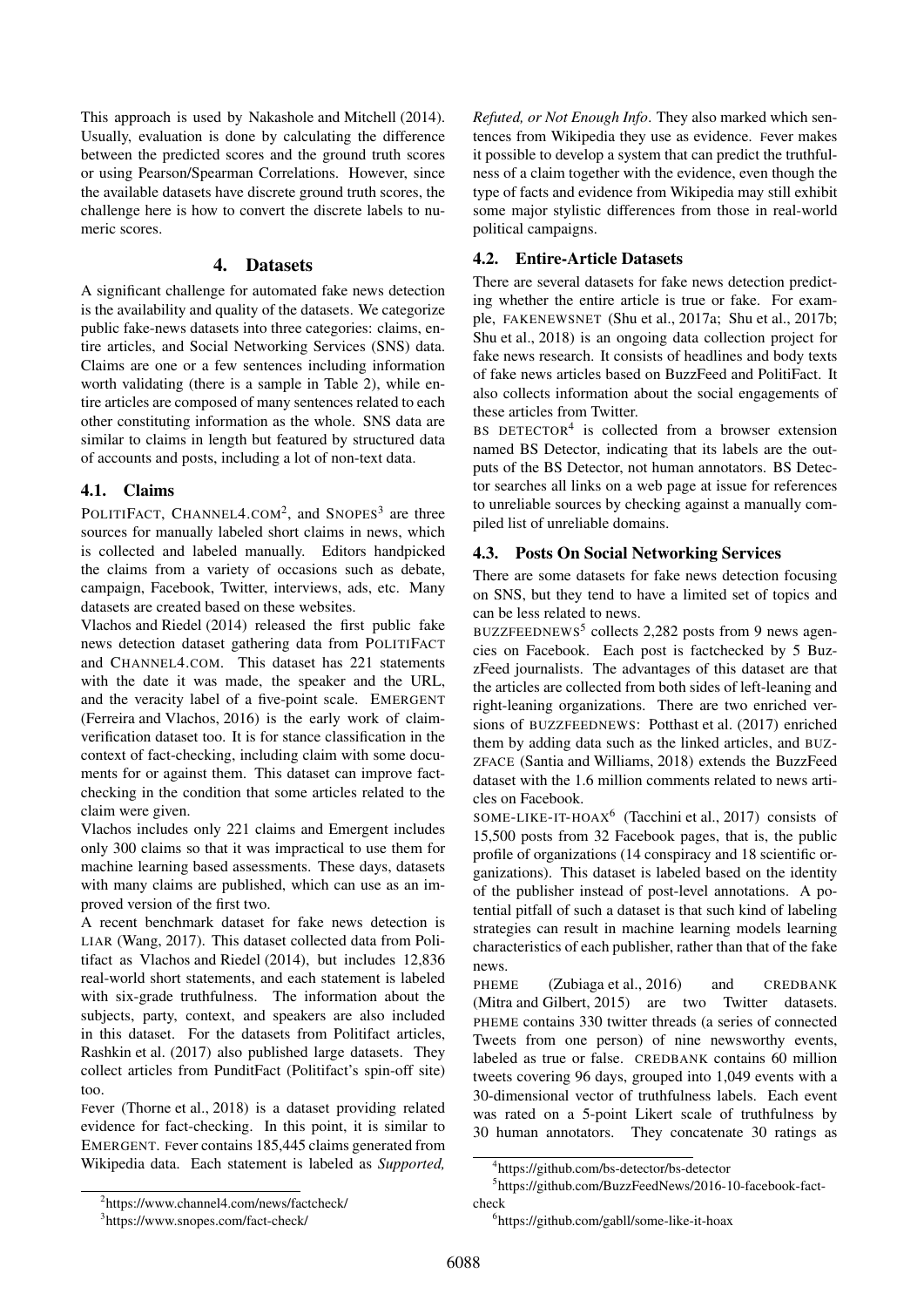a vector because they find it difficult to reduce it to a one-dimensional score.

As mentioned above, these datasets were created for verifying the truthfulness of tweets. Thus they are limited to a few topics and can include tweets with no relationship to news. Hence both datasets are not ideal for fake news detection, and they are more frequently used for rumor detection.

### 5. Methods

We introduce the methods for fake news detection. As usual, we first preprocess input texts into suitable forms (5.1.). If the dataset has an entire article length, the rhetorical approach can be used as one of the hand-crafted features extraction (5.3.). If the dataset has evidence like EMER-GENT or FEVER, we can use methods in 5.4. to gather evidence for outputs.

## 5.1. Preprocessing

Preprocessing usually includes tokenization, stemming, and generalization or weighting words. To convert tokenized texts into features, Term Frequency-Inverse Document Frequency (TF-IDF) and Linguistic Inquiry and Word Count (LIWC) are frequently used. For word sequences, pre-learned word embedding vectors such as word2vec (Mikolov et al., 2013) and GloVe (Pennington et al., 2014) are commonly used.

When using entire articles as inputs, an additional preprocessing step is to identify the central claims from raw texts. Thorne et al. (2018) rank the sentences using TF-IDF and DrQA system (Chen et al., 2017). These operations are closely related to subtasks, such as word embeddings, named entity recognition, disambiguation or coreference resolution.

### 5.2. Machine Learning Models

As mentioned in Section 3., the majority of existing research uses supervised methods while semi-supervised or unsupervised methods are less commonly used. In this section, we mainly describe classification models with several actual examples.

### 5.2.1. Non-Neural Network Models

Support Vector Machine (SVM) and Naive Bayes Classifier (NBC) are frequently used classification models (Conroy et al., 2015; Khurana and Intelligentie, 2017; Shu et al., 2018).These two models differ a lot in structure and both of them are usually used as baseline models. Logistic regression (LR) (Khurana and Intelligentie, 2017; Bhattacharjee et al., 2017) and decision tree such as Random Forest Classifier (RFC) (Hassan et al., 2017) are also used occasionally.

### 5.2.2. Neural Network Models

Recurrent Neural Network (RNN) is very popular in Natural Language Processing, especially Long Short-Term Memory (LSTM), which solves the vanishing gradient problem so that it can capture longer-term dependencies. In Section 6., many models based on LSTM perform high accuracy on LIAR and FEVER. In addition, Rashkin et al. (2017) set up two LSTM models and input text as simple word embeddings to one side and as LIWC feature vectors to the other. In both cases, they were more accurate than NBC and Maximum Entropy(MaxEnt) models, though only slightly.

Convolutional neural networks (CNN) are also widely used since they succeed in many text classification tasks. Wang (2017) uses a model based on Kim's CNN (Kim, 2014), concatenating the max-pooled text representations with the meta-data representation from the bi-directional LSTM. CNN is also used for extracting features with a variety of meta-data. For example, Deligiannis et al. (2018) took graph-like data of relationships between news and publishers as input for CNN and assess news with them.

Karimi et al. (2018) proposed Multi-source Multi-class Fake news Detection framework (MMFD), in which CNN analyzes local patterns of each text in a claim and LSTM analyze temporal dependencies in the entire text, then passing the concatenation of all last hidden outputs through a Fully Connected Network. This model takes advantage of the characteristics of both models because LSTM works better for long sentences.

Attention mechanisms are often incorporated into neural networks to achieve better performance. Long et al. (2017) used an attention model that incorporates the speaker's name and the statement's topic to attend to features first, then weighted vectors are fed into an LSTM. Doing this increases accuracy by about 3% (Table 3). Kirilin and Strube (2018) used a very similar attention mechanism. Memory networks, which are a kind of attention-based neural network and also share the idea of attention mechanism, are used by Pham (2018).

# 5.3. Rhetorical Approach

Rhetorical Structure Theory (RST), sometimes combined with the Vector Space Model (VSM), is also used for fake news detection (Rubin et al., 2015b; Della Vedova et al., 2018; Shu et al., 2017b). RST is an analytic framework for the coherence of a story. Through defining the semantic role (e.g., a sentence for Circumstance, Evidence, and Purpose) of text units, this framework can systematically identify the essential idea and analyze the characteristics of the input text. Fake news is then identified according to its coherence and structure. To explain the results by RST, VSM is used to convert

news texts into vectors, which are compared to the center of true news and fake news in high-dimensional RST space. Each dimension of the vector space indicates the number of rhetorical relations in the news text.

# 5.4. Collecting Evidence

The RTE-based (Recognizing Textual Entailment) (Dagan et al., 2010) method is frequently used to gather and to utilize evidence. RTE is the task of recognizing relationships between sentences. By gathering sentences that are for or against input from data sources such as news articles using RTE methods, we can predict whether the input is correct or not. RTE-based models need textual evidence for fact-checking, thus this approach can be used only when the dataset includes evidence, such as FEVER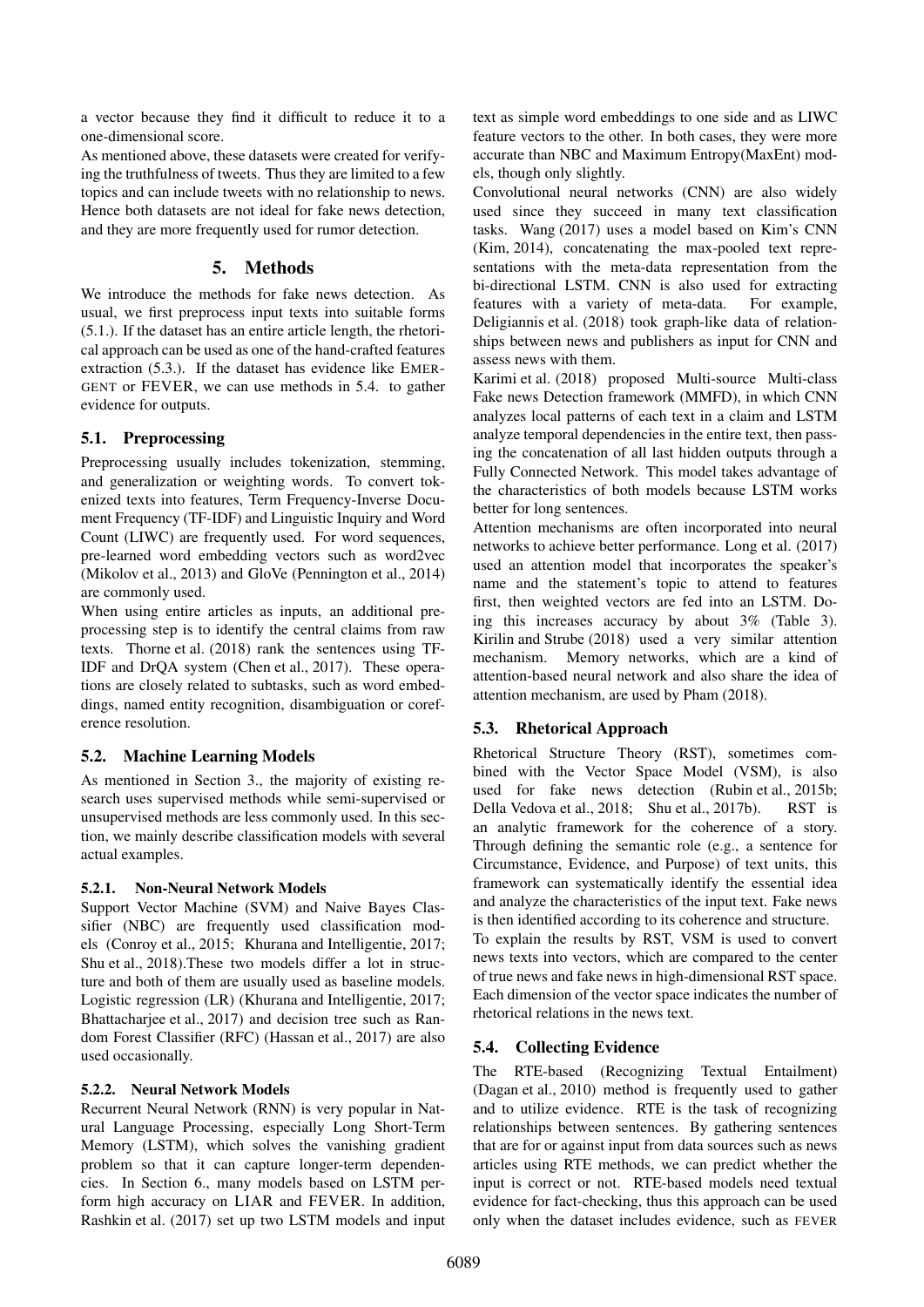| <b>Author</b> | Meta-data     | <b>Base Model</b>  | Acc.  |
|---------------|---------------|--------------------|-------|
| Wang          |               | <b>SVMs</b>        | 0.255 |
|               |               | <b>CNNs</b>        | 0.270 |
|               | +Speaker      | <b>CNNs</b>        | 0.248 |
|               | $+A11$        | <b>CNNs</b>        | 0.274 |
| Karimi        |               | <b>MMFD</b>        | 0.291 |
|               | $+A11$        | <b>MMFD</b>        | 0.348 |
| Long          |               | $LSTM+Att$         | 0.255 |
|               | $+A11$        | LSTM(no Att)       | 0.399 |
|               | $+A11$        | LSTM+Att           | 0.415 |
| Kirilin       | $+A11$        | <b>LSTM</b>        | 0.415 |
|               | $+All+Sp2C$   | <b>LSTM</b>        | 0.457 |
| Bhatta-       | 2-class label | <b>NLP Shallow</b> | 0.921 |
| charjee       |               | Deep (CNN)         | 0.962 |

Table 3: The Current Results for LIAR. +All means including all meta-data in LIAR. Bhattacharjee convert 6-class labels to 2-class labels.

and Emergent.

### 6. Results & Observations

We compare empirical results on classification datasets via various machine learning models in this section. We focused on three datasets: LIAR, FEVER, and FAKENEWS-NET. We introduced 9 datasets above, but we focus on 3 datasets for looking into the results of experiments on them. It is because others have limited size than newer datasets, limited numbers of experiments, or have the aspect of rumor detection much more than fake news detection.

### 6.1. LIAR

Table 3 shows accuracy of recent studies on LIAR. For the detailed explanations of methods, see Section 5. As the tendency, LSTM based models achieve higher accuracy than CNN based models. The additional meta-data is also important. Karimi et al. (2018) supplement LIAR by adding the verdict reports written by annotators and raise accuracy by 4%. Kirilin and Strube (2018) improve accuracy by 21% through replacing the credibility history in LIAR with a larger credibility source (speaker2credit7). The two papers also show the attention scores for verdict reports/speaker credit are higher than the statement of claim.

#### **6.2. FEVER**

Table 4 shows accuracy of recent studies on FEVER. TWOWINGOS (Yin and Roth, 2018) is the model based on attentive convolution, and Thorne et al. (2018) and Hanselowski et al. (2018) also use attention based methods. As LIAR, attention-LSTM has the best score both of verification and evidence-collection task. The bottom one of the table is the top results of the workshop for FEVER from EMNLP 2018<sup>8</sup>. This method selects evidence by conducting semantic matching between each sentence from retrieved pages and the claim.

| Author        | Model                            | Acc.  |
|---------------|----------------------------------|-------|
| <b>Thorne</b> | Decomposable Att                 | 0.319 |
|               |                                  | 0.509 |
| Yin           | <b>TWOWINGOS</b>                 | 0.543 |
|               |                                  | 0.760 |
| Hanselowski   | LSTM (ESIM-Att)                  | 0.647 |
|               |                                  | 0.684 |
| UNC-NLP       | <b>Semantic Matching Network</b> | 0.640 |
| Nie           | (LSTM)                           | 0.680 |

Table 4: The Current Results for FEVER. The results in boldface are the accuracy of evidence-collection task.

| Author      | Data        | Model       | Acc.  |
|-------------|-------------|-------------|-------|
| Shu         | <b>Buzz</b> | <b>RST</b>  | 0.610 |
|             | Feed        | <b>LIWC</b> | 0.655 |
|             |             | Castillo    | 0.747 |
|             |             | TriFN       | 0.864 |
| Della       |             | $HC-CB-3$   | 0.856 |
| Deligiannis |             | <b>GCN</b>  | 0.944 |
| Shu         | Politi      | <b>RST</b>  | 0.571 |
|             | Fact        | <b>LIWC</b> | 0.637 |
|             |             | Castillo    | 0.779 |
|             |             | TriFN       | 0.878 |
| Deligiannis |             | <b>GCN</b>  | 0.895 |
| Della       |             | $HC-CB-3$   | 0.938 |

Table 5: The Current Results for FAKENEWSNET. There are two sources of data separately: BuzzFeed and Politi-Fact.

### 6.3. FAKENEWSNET

Table 5 shows accuracy of recent studies on FAKENEWS-NET. Shu et al. (2017b) achieve over 60% accuracy by RST and LIWC methods,using hand-selected features such as linguistic or rhetorical features, but both models achieve lower accuracy compared to other methods. Other methods largely rely on social-engagements data, because FAK-ENEWSNET has social engagements of these articles from Twitter. Castillo, which uses social engagements data only, defeats the model using only textual data (RST, LIWC). HC-CB-3 sets a threshold of the size of social-engagements data for combining a content-based method and a socialengagements-based method. GCN takes graph-like data of relationships between news and publishers as input for CNN and assesses news with them. They achieved very high accuracy by the successful utilization of additional data.

### 7. Discussions, & Recommendations

### 7.1. Datasets and Inputs

Rubin et al. (2015a) define nine requirements for fake news detection corpus: 1. Availability of both truthful and deceptive instances; 2. Digital textual format accessibility; 3. Verifiability of "ground truth"; 4. Homogeneity in lengths;

<sup>7</sup> https://github.com/akthesis/speaker2credit 8 http://fever.ai/2018/workshop.html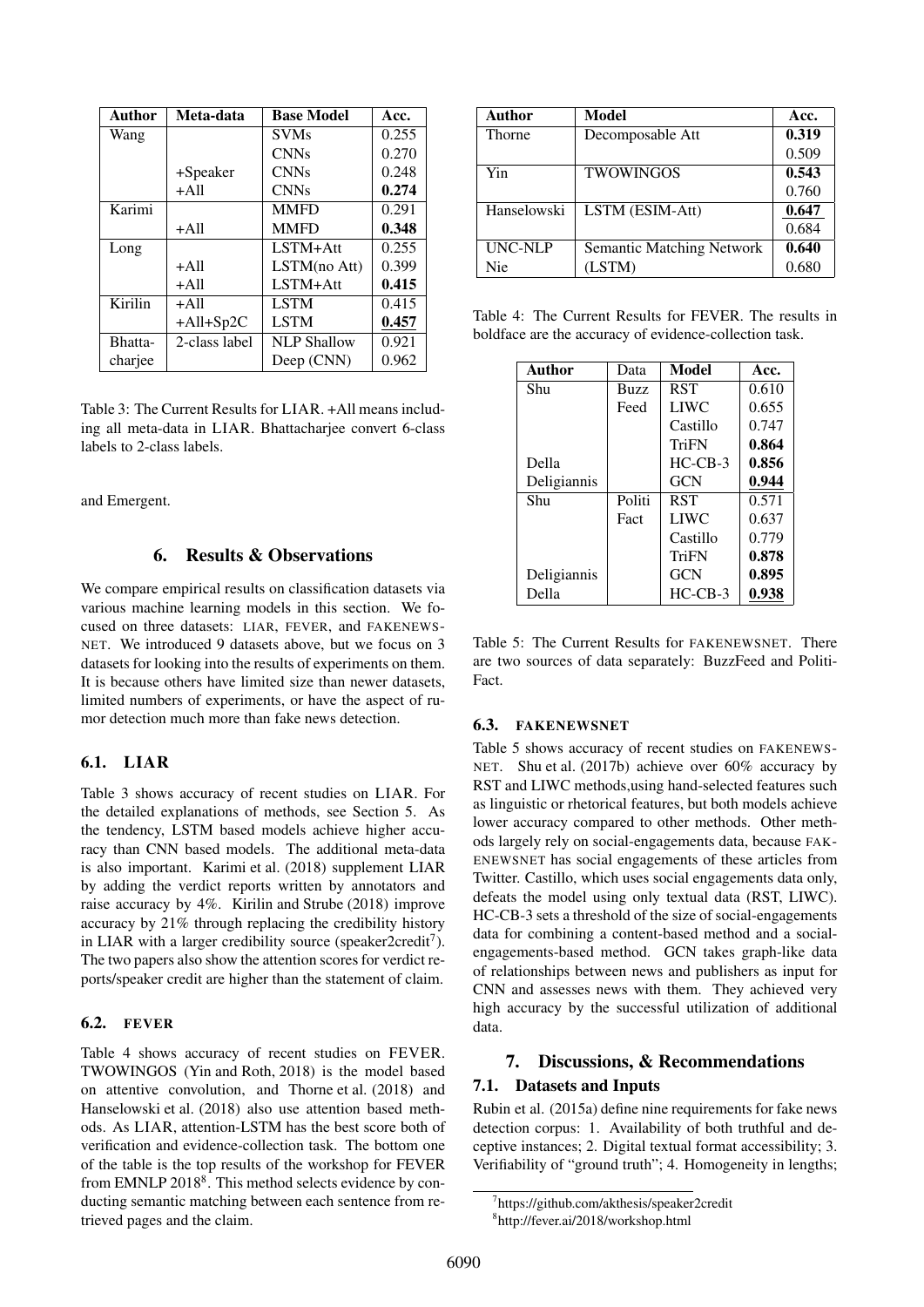5. Homogeneity in writing matters; 6. Predefined timeframe; 7. The manner of news delivery; 8. Pragmatic concerns; 9. Consideration for language and culture differences.

As the performances on fake news detection are improved, doing more fine-grained and detailed detection becomes more practical. We propose new recommendations for a new dataset as the expansion and embodiment of the nine requirements mentioned above, based on the observation of existing dataset and experimental results.

#### 7.1.1. Sophisticated Index of Truthfulness

First, news articles or claims might be a mixture of true and false statements, so it is not practical to categorize them totally into true or false. It is shown by the fact that existing manually fact-checking sites have fine-grained labels such as MOSTLYFALSE, HALFTRUE or Mixture, and annotators find difficult to reduce 30 human annotations to a one-dimensional score while making CRED-BANK as mentioned Section 4. Especially on crowdsourcing, Roitero et al. (2018) report that the more classes or the continuous scales seem to lead ordinary people to a similar agreement with expert judges.

Second, as the machine learning and NLP technology have been improved, we already achieve high accuracy on binary classification, especially on claims. In Table 5 and the bottom 2 case in Table 3, the accuracy of 2-class prediction is over 90 % while 6-way classification only with text is lower then 30%. As the next step, we should develop models predicting the veracity of news in more detail than binary assessment. Currently, models on multi-class fake news detection do not concern with the order of labels and just classify. For example, It will be a fatal error if a classifier judges True news as False, but not much in judging True news as Mostly True. However, these two are treated as the same mistake in learning methods so far. It can improve practicality if we can use this distance for learning, so it can be a future issue too.

#### 7.1.2. Quote claims or articles from various speakers and publishers within the scope of dataset

Fake news has different nature by its different birth mechanism, for example, some news has the intention to cause harm but other was born only to make fun. There are 7 different types of fake news as defined by Claire Wardle (Wardle, 2017). Roitero et al. (2018) shows that satire can be distinguished well from both real and fake news by style analysis, ensuring that the types of fake news are the important factor, so that we should be careful about which types of fake news we will collect.

After defining which types of fake-news the dataset will cover, we should collect data carefully not to label statements solely according to their website source and collect all true or fake news from a certain speaker or publisher. Shu et al. (2018) explore the distribution of publishers who publish fake news on PolitiFact and GoccipCop, and find that the majority of publishers who published fake news only publish one piece of fake news. Hence, it is dangerous to assume a publisher as an authentic one because they have not made any mistakes yet.

In addition, by collecting all true or fake news from a certain situation or publisher, it becomes confounding variables and the task may obtain the aspect of the website classification task. When collecting data from fact-checking sites, the data has different backgrounds even if the source site is the same; therefore existing datasets frequently based on them.

#### 7.1.3. Validate Entire Article

For the claims dataset, there are some sources for manually labeled sentences, such as POLITIFACT or Channel4.com. It is easier and cheaper than annotating data from scratch, and additionally, claims are collected grounded, various and natural contexts and labeled with solid analysis.

For the entire article datasets, there is less such websites $9$ . The only human-annotated entire-article dataset is FAKE-NEWSNET, but it is for claims in the article rather than for an entire article, and methods on this dataset emphasize utilization of social-engagements data (Table 5). For those reasons, it is difficult to get human annotation for entire-articles. But machine annotation has strong assumptions. For example, BS DETECTOR only assumes an article's truthfulness by checking domains of links (mentioned in section 4.) and it is not based on its content, so that the machine learning models trained on this dataset are learning the parameters of the BS Detector. As a future task, we should consider how to evaluate the truthfulness of the entire-article and annotate them. For example, it may be preferable to add truthfulness scores to individual statements.

### 7.2. Critiques of Common Methods

In this section, we analyze different automatic fake news detection solutions and discuss our findings.

First, hand-crafted features were essential in non-neural network approaches but can be replaced by neural networks.

Psycho-linguistic categories and rhetorical features are typical features to extract in fake news detection. After Mihalcea and Strapparava (2009) and Rubin and Vashchilko (2012) find characteristics of the word used and the structure in deceptive languages respectively, Shu et al. (2017b) achieve 60% accuracy using them(Table 5).

However, these hand-crafted features seem to learn something that is more useful and cannot be combined with hand-crafted features. For example, Rashkin et al. (2017) shows that adding LIWC did not improve the performance of the LSTM model while non-neural network models are improved largely on their dataset. There are no existing studies proving the rhetorical features can not be combined with neural network models, but there is a possibility of NN learning something more useful because the RST model achieves lower accuracy compared to other methods (Table 5).

Second, the attention mechanism can help improve the performance of fake news detection models. As a neural network model for Natural Language Processing on fake news

<sup>9</sup>GossipCop may be one of the few but only for celebrity reporting:https://www.gossipcop.com/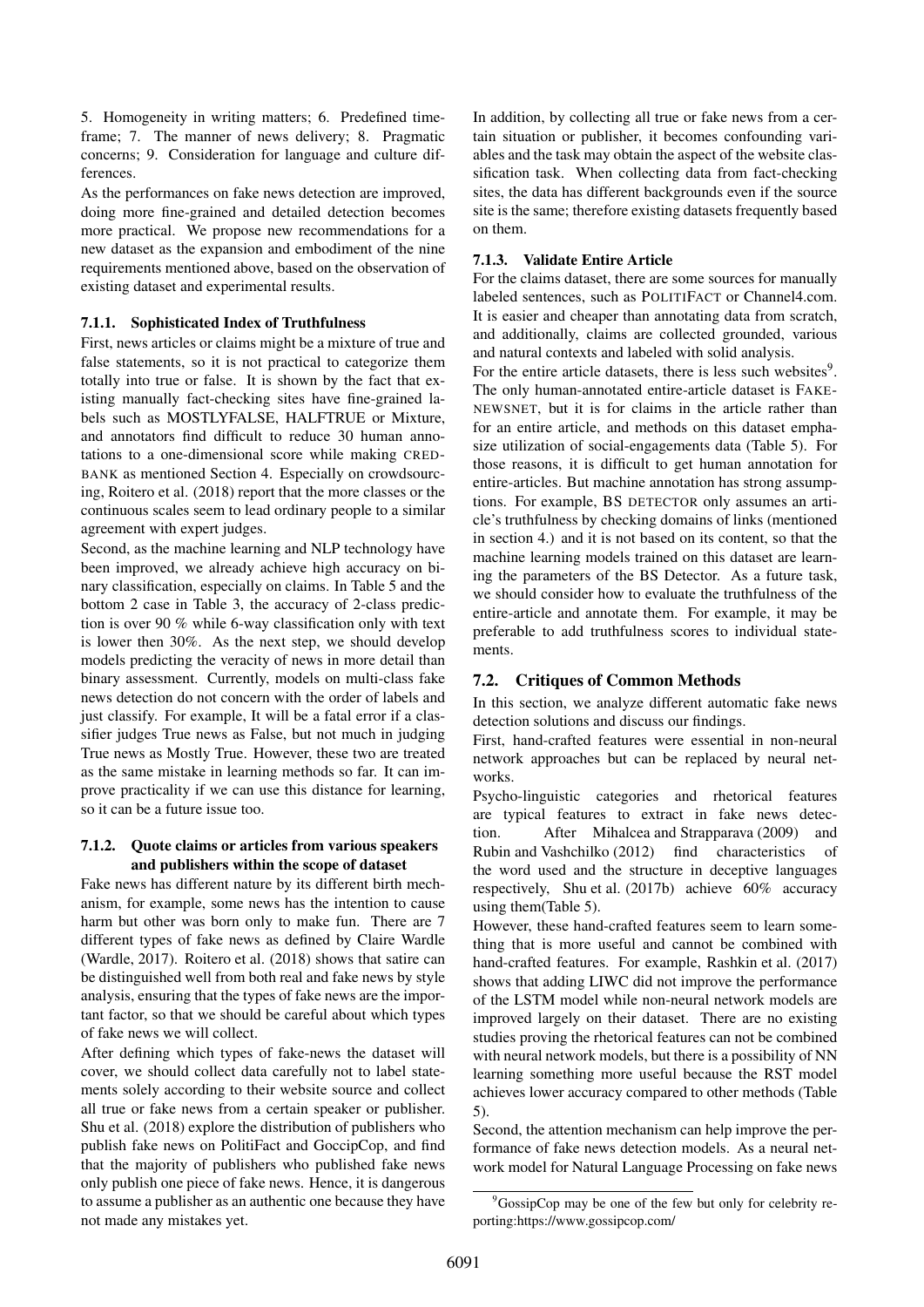detection, LSTM and attention based method such as attention attachments or memory network are often used as mentioned in Section 5.2.2. It is because they can analyze long-term and content-transitional information so that they can use the abundant word data of sentences and detect context. Many research getting high-acurracy in Table 3,4,5 use attention methods or LSTM to learn textual models.

Third, meta-data and additional information can be utilized to improve the robustness and to suppress the noise of a single textual claim or article but should be carefully used. Most studies on three datasets improve accuracy by developing a better way to utilize not texts but meta-data including speaker credibility and social engagements' information in section 6.

However, relying too much on speakers' or publishers' information for judging may cause some problems, such as silencing minorities' voices as Vlachos indicates (Graves, 2018). To solve this, he developed a FEVER mentioned above, which includes evidence so that it can be used for claim verification and not only for classification, and the shared task is tackled by many researchers. Considering the top team in the shared tasks used semantic matching networks, the focus on content-based methods may be promoted as intended. In this point of view, content-based approaches should be developed more in the future, for example, from writing style as Potthast et al. (2017).

### 8. Conclusion

In this survey, we first reveal the importance and definitions of automatic fake news detection. Then we compare and discuss the most recent benchmark datasets and experimental results of different methods. Based on our observations, we propose new recommendations for future datasets, and also give the following suggestions for our future fake news detection model: investigate whether the hand-crafted features can be combined with neural network models, appropriate usage of non-textual data, and extending the way of verification with contents.

#### 9. Bibliographical References

- Balmas, M. (2014). When fake news becomes real: Combined exposure to multiple news sources and political attitudes of inefficacy, alienation, and cynicism. *Communication Research*, 41(3):430–454.
- Bhattacharjee, S. D., Talukder, A., and Balantrapu, B. V. (2017). Active learning based news veracity detection with feature weighting and deep-shallow fusion. In *Big Data (Big Data), 2017 IEEE International Conference on*, pages 556–565. IEEE.
- Chen, D., Fisch, A., Weston, J., and Bordes, A. (2017). Reading wikipedia to answer open-domain questions. *arXiv preprint arXiv:1704.00051*.
- Conroy, N. J., Rubin, V. L., and Chen, Y. (2015). Automatic deception detection: Methods for finding fake news. *Proceedings of the Association for Information Science and Technology*, 52(1):1–4.
- Dagan, I., Dolan, B., Magnini, B., and Roth, D. (2010). Recognizing textual entailment: Rational, evaluation and approaches–erratum. *Natural Language Engineering*, 16(1):105–105.
- Deligiannis, N., Do, T. H., Nguyen, D. M., and Luo, X. (2018). Deep learning for geolocating social media users and detecting fake news.
- Della Vedova, M. L., Tacchini, E., Moret, S., Ballarin, G., DiPierro, M., and de Alfaro, L. (2018). Automatic online fake news detection combining content and social signals. In *2018 22nd Conference of Open Innovations Association (FRUCT)*, pages 272–279. IEEE.
- Ferreira, W. and Vlachos, A. (2016). Emergent: a novel data-set for stance classification. In *Proceedings of the 2016 conference of the North American chapter of the association for computational linguistics: Human language technologies*, pages 1163–1168.
- Graves, L. (2018). Understanding the promise and limits of automated fact-checking. *Factsheet*, 2:2018–02.
- Hanselowski, A., Zhang, H., Li, Z., Sorokin, D., Schiller, B., Schulz, C., and Gurevych, I. (2018). Ukp-athene: Multi-sentence textual entailment for claim verification. *arXiv preprint arXiv:1809.01479*.
- Hassan, N., Arslan, F., Li, C., and Tremayne, M. (2017). Toward automated fact-checking: Detecting checkworthy factual claims by claimbuster. In *Proceedings of the 23rd ACM SIGKDD International Conference on Knowledge Discovery and Data Mining*, pages 1803– 1812. ACM.
- Kang, C. and Goldman, A. (2016). In washington pizzeria attack, fake news brought real guns. *the New York Times*.
- Karimi, H., Roy, P., Saba-Sadiya, S., and Tang, J. (2018). Multi-source multi-class fake news detection. In *Proceedings of the 27th International Conference on Computational Linguistics*, pages 1546–1557.
- Khurana, U. and Intelligentie, B. O. K. (2017). The linguistic features of fake news headlines and statements.
- Kim, Y. (2014). Convolutional neural networks for sentence classification. *arXiv preprint arXiv:1408.5882*.
- Kirilin, A. and Strube, M. (2018). Exploiting a speaker's credibility to detect fake news. In *Proceedings of Data Science, Journalism & Media workshop at KDD (DSJM'18)*.
- Long, Y., Lu, Q., Xiang, R., Li, M., and Huang, C.-R. (2017). Fake news detection through multi-perspective speaker profiles. In *Proceedings of the Eighth International Joint Conference on Natural Language Processing (Volume 2: Short Papers)*, volume 2, pages 252–256.
- Mihalcea, R. and Strapparava, C. (2009). The lie detector: Explorations in the automatic recognition of deceptive language. In *Proceedings of the ACL-IJCNLP 2009 Conference Short Papers*, pages 309–312. Association for Computational Linguistics.
- Mikolov, T., Chen, K., Corrado, G., and Dean, J. (2013). Efficient estimation of word representations in vector space. *arXiv preprint arXiv:1301.3781*.
- Mitra, T. and Gilbert, E. (2015). Credbank: A large-scale social media corpus with associated credibility annotations. In *ICWSM*, pages 258–267.
- Nakashole, N. and Mitchell, T. M. (2014). Languageaware truth assessment of fact candidates. In *Proceedings of the 52nd Annual Meeting of the Association for*